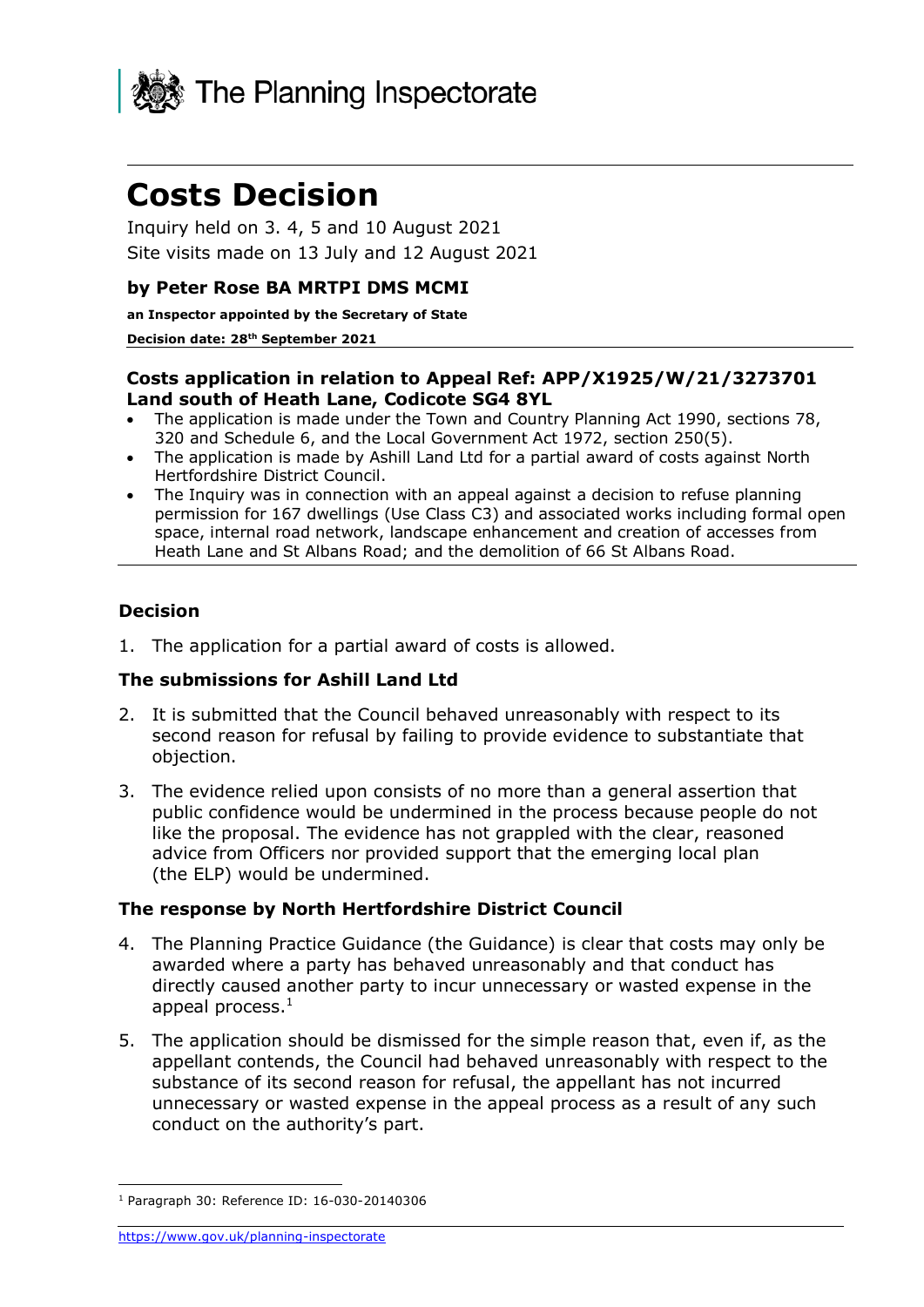# **Reasons**

- 6. The Guidance identifies various possible unreasonable behaviours by a local planning authority. These include failure to produce evidence to substantiate each reason for refusal on appeal; and vague, generalised or inaccurate assertions about a proposal's impact which are unsupported by any objective analysis.<sup>2</sup> The Guidance encourages authorities, amongst other things, to properly exercise their development management responsibilities, and to rely only on reasons for refusal which stand up to scrutiny on the planning merits of the case. $3$
- 7. Whilst Council Members have the discretion to reject a recommendation made by its professional Officers, evidence to substantiate each reason of a subsequent refusal of planning permission is still required.
- 8. Reason 2 of the Council's decision alleged that the scheme would be premature relative to the progress of the ELP. No change to the Council's position in relation to that objection was foreshadowed at the Inquiry Case Management Conference held in June 2021, and the parties then proceeded on those terms.
- 9. Under cross-examination at the Inquiry, the Council's planning witness clarified the authority's underlying concerns to this objection. In particular, he advised that the concerns were about a potential loss of confidence in the planning system should a site-specific decision be taken in advance of the ELP's adoption. The witness explained how that loss related not to the plan as a whole, but just to the implications for Codicote. He further clarified that, whilst such concerns still amounted to a harm weighing against the scheme, he would not invite the Inspector to dismiss the appeal on that basis alone.
- 10. On the final day of the Inquiry, the Council then withdrew the objection as a reason for refusal but maintained harm would still arise and to be weighed in the planning balance.
- 11. I find it legitimate, in principle, for a concern not to be assessed to be so significant as to constitute a reason for refusal but still to give rise to a degree of harm to be weighed as part of the decision.
- 12. Even so, that concern still requires to be substantiated through evidence. Very little evidence has been offered by the authority beyond general supposition, and no satisfactory rebuttal has been provided to the professional assessment presented to its Members in this regard. In my accompanying decision, I explain why I find no basis to objections around prematurity and nor around implications for public confidence.
- 13. The Council suggests that no additional expense was incurred by the appellant as, in any case, the authority still maintained that some harm would arise in that respect, and prematurity was also raised by third parties to the appeal. I am not persuaded by these points.
- 14. Firstly, the Framework states that where planning permission is refused on grounds of prematurity, the local planning authority will need to indicate clearly how granting permission for the development concerned would prejudice the

<sup>2</sup> Paragraph 049: Reference ID: 16-049-20140306

<sup>3</sup> Paragraph 028: Reference ID: 16-028-20140306